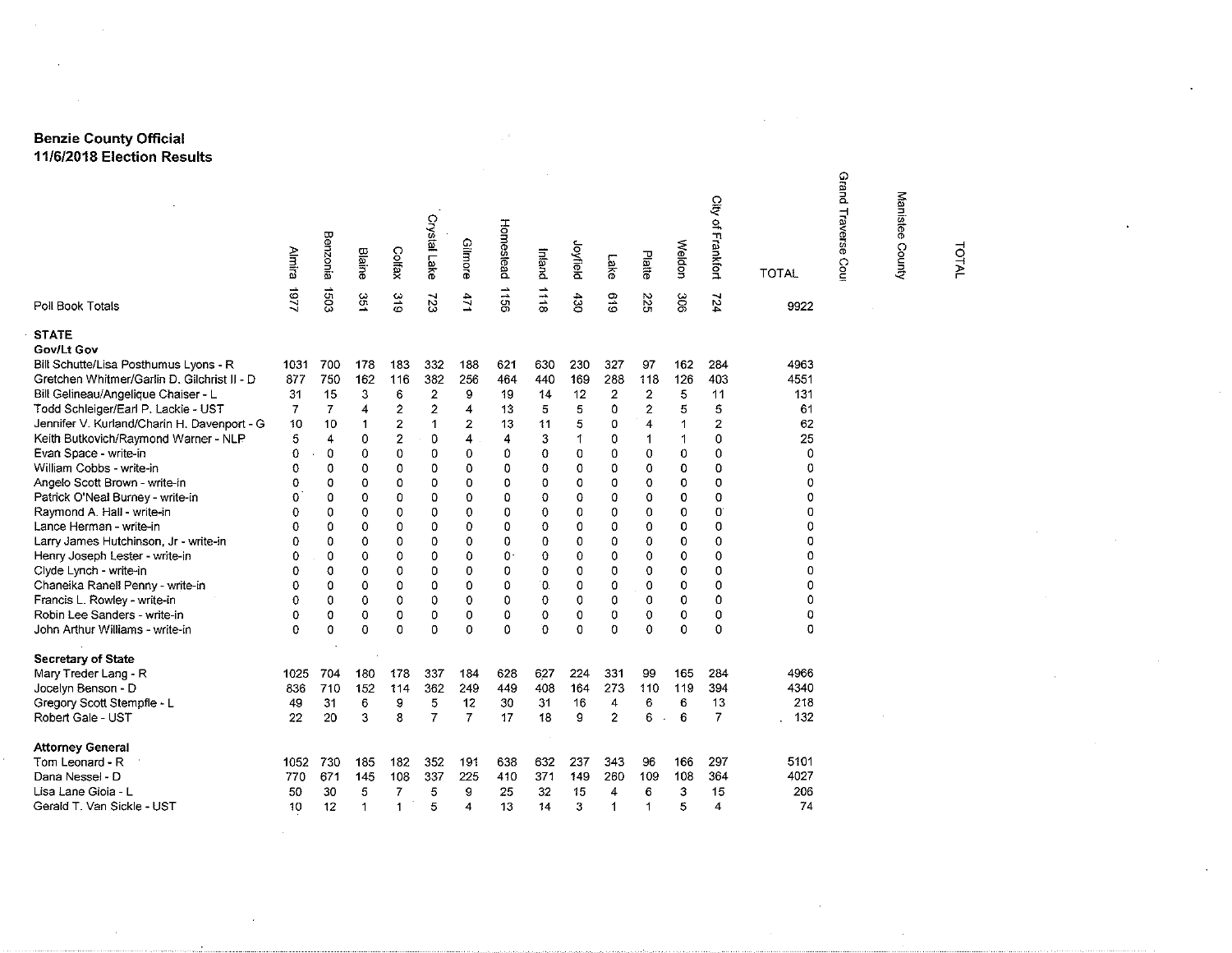| Chris Graveline - NPA                      | 26   | 19          | 7        | 7   | 6   | 11       | 24  | 19  | 8   | 5   | 6              | 9              | 9   | 156  |
|--------------------------------------------|------|-------------|----------|-----|-----|----------|-----|-----|-----|-----|----------------|----------------|-----|------|
| CONGRESSIONAL                              |      |             |          |     |     |          |     |     |     |     |                |                |     |      |
| US Senator                                 |      |             |          |     |     |          |     |     |     |     |                |                |     | 0    |
| John James - R                             | 1074 | 718         | 185      | 193 | 331 | 195      | 642 | 639 | 230 | 327 | 104            | 170            | 272 | 5080 |
| Debbie Stabenow - D                        | 847  | 730         | 158      | 109 | 380 | 254      | 452 | 438 | 175 | 287 | 110            | 124            | 420 | 4484 |
| George E. Huffman III - UST                | 9    | 10          | 4        | з   | 2   | 2        | 11  | 6   | 3   | 1   | 3              | 1              | 5   | 60   |
| Marcia Squier - G                          | 17   | 18          | 1        | 5   | 1   | 6        | 20  | 13  | 11  | 0   | 4              | 3              | 6   | 105  |
| John Howard Wilhelm - NLP                  | 9    | 7           | 0        | 5   | 1   | 2        | 5   | 5   | 3   | 1   | 1              | 3              | 2   | 44   |
| William F. White - write-in                | 0    | 0           | 0        | 0   | 0   | 0        | 0   | 0   | 0   | 0   | 0              | 0              | 0   | 0    |
| Tim Yow - write-in                         | 0    | 0           | 0        | 0   | 0   | 0        | 0   | 0   | 0   | 0   | 0              | 0              | 0   | 0    |
| Tom Bagwell - write-in                     | 0    | 0           | 0        | 0   | 0   | 0        | 0   | 0   | 0   | 0   | 0              | 0              | 0   | 0    |
| Valerie L. Willis - write-in               | 0    | $\mathbf 0$ | $\Omega$ | 0   | 0   | $\Omega$ | 0   | 0   | 0   | Ō   | 0              | 0              | 0   | 0    |
| Rep In Congress - 1st District             |      |             |          |     |     |          |     |     |     |     |                |                |     |      |
| Jack Bergman - R                           | 1052 | 715         | 181      | 189 | 333 | 207      | 654 | 658 | 240 | 332 | 104            | 173            | 289 | 5127 |
| Matthew W. Morgan - D                      | 889  | 753         | 163      | 117 | 374 | 251      | 468 | 432 | 176 | 281 | 116            | 124            | 407 | 4551 |
| <b>LEGISLATIVE</b>                         |      |             |          |     |     |          |     |     |     |     |                |                |     |      |
| <b>State Senator - 35th District</b>       |      |             |          |     |     |          |     |     |     |     |                |                |     |      |
| Curt VanderWall - R                        | 1077 | 765         | 192      | 200 | 369 | 212      | 684 | 670 | 252 | 346 | 112            | 183            | 326 | 5388 |
| Mike Taillard - D                          | 782  | 665         | 145      | 104 | 328 | 226      | 401 | 370 | 152 | 259 | 105            | 110            | 343 | 3990 |
| Timothy Coon - L                           | 56   | 30          | 7        | 6   | 7   | 12       | 30  | 41  | 17  | 3   | $\overline{c}$ | 5              | 20  | 236  |
| Rep in State Legislature -- 101st District |      |             |          |     |     |          |     |     |     |     |                |                |     |      |
| Jack O'Malley - R                          | 1146 | 784         | 199      | 210 | 356 | 222      | 714 | 719 | 263 | 338 | 114            | 191            | 335 | 5596 |
| Kathy Wiejaczka - D                        | 785  | 691         | 144      | 103 | 350 | 232      | 409 | 372 | 151 | 270 | 105            | 106            | 364 | 4082 |
| <b>STATE BOARDS</b>                        |      |             |          |     |     |          |     |     |     |     |                |                |     |      |
| <b>State Board of Education</b>            |      |             |          |     |     |          |     |     |     |     |                |                |     |      |
| Tami Carlone - R                           | 885  | 607         | 159      | 152 | 305 | 153      | 532 | 525 | 185 | 309 | 79             | 131            | 245 | 4267 |
| Richard Zeile - R                          | 799  | 545         | 137      | 120 | 276 | 128      | 467 | 441 | 168 | 294 | 71             | 123            | 222 | 3791 |
| Judith P. Pritchett - D                    | 700  | 602         | 142      | 87  | 317 | 211      | 371 | 334 | 142 | 251 | 93             | 101            | 351 | 3702 |
| Tiffany Tilley - D                         | 664  | 567         | 131      | 83  | 309 | 205      | 342 | 322 | 125 | 236 | 91             | 90             | 321 | 3486 |
| Scotty Boman - L                           | 69   | 40          | 11       | 11  | 10  | 16       | 28  | 37  | 12  | 14  | 4              | 12             | 17  | 281  |
| John J. Tatar - L                          | 51   | 24          | 8        | 8   | 5   | 8        | 26  | 19  | 7   | 7   | 4              | 6              | 19  | 192  |
| Karen Adams - UST                          | 30   | 18          | 6        | 4   | 14  | õ        | 14  | 21  | 2   | 2   | 2              | $\overline{2}$ | 9   | 133  |
| Douglas Levesque - UST                     | 13   | 11          | 2        | 1   | 6   | 4        | 12  | 13  | 2   | 2   | 1              | 4              | 3   | 74   |
| Sherry A. Wells - G                        | 50   | 35          | 7        | 1   | 13  | 5        | 37  | 20  | 10  | 3   | $\overline{7}$ | $\overline{c}$ | 11  | 201  |
| Mary Anne Hering - WCP                     | 63   | 62          | 7        | 15  | 8   | 20       | 44  | 40  | 13  | 8   | $\overline{7}$ | 13             | 14  | 314  |
| Logan R. Smith - WCP                       | 44   | 37          | 5        | 12  | 8   | 13       | 44  | 33  | 16  | 3   | 6              | 18             | 9   | 248  |
| University of Michigan                     |      |             |          |     |     |          |     |     |     |     |                |                |     |      |
| Andrea Fischer Newman - R                  | 861  | 591         | 160      | 142 | 297 | 151      | 524 | 498 | 184 | 311 | 80             | 135            | 249 | 4183 |
| Andrew Richner - R                         | 805  | 544         | 139      | 136 | 282 | 129      | 478 | 453 | 171 | 295 | 71             | 121            | 225 | 3849 |
| Jordan Acker - D                           | 657  | 573         | 130      | 86  | 301 | 207      | 361 | 303 | 130 | 231 | 85             | 90             | 324 | 3478 |

 $\mathcal{L}^{\text{max}}_{\text{max}}$ 

 $\mathcal{L}(\mathcal{L}^{\mathcal{L}})$  and  $\mathcal{L}(\mathcal{L}^{\mathcal{L}})$  and  $\mathcal{L}(\mathcal{L}^{\mathcal{L}})$ 

 $\label{eq:2.1} \frac{1}{2} \sum_{i=1}^n \frac{1}{2} \sum_{j=1}^n \frac{1}{2} \sum_{j=1}^n \frac{1}{2} \sum_{j=1}^n \frac{1}{2} \sum_{j=1}^n \frac{1}{2} \sum_{j=1}^n \frac{1}{2} \sum_{j=1}^n \frac{1}{2} \sum_{j=1}^n \frac{1}{2} \sum_{j=1}^n \frac{1}{2} \sum_{j=1}^n \frac{1}{2} \sum_{j=1}^n \frac{1}{2} \sum_{j=1}^n \frac{1}{2} \sum_{j=1}^n \frac{$ 

 $\label{eq:2.1} \frac{1}{\sqrt{2}}\int_{\mathbb{R}^3}\frac{1}{\sqrt{2}}\left(\frac{1}{\sqrt{2}}\right)^2\frac{1}{\sqrt{2}}\left(\frac{1}{\sqrt{2}}\right)^2\frac{1}{\sqrt{2}}\left(\frac{1}{\sqrt{2}}\right)^2.$ 

 $\mathcal{L}^{\text{max}}_{\text{max}}$  and  $\mathcal{L}^{\text{max}}_{\text{max}}$ 

 $\label{eq:2.1} \frac{1}{\sqrt{2}}\left(\frac{1}{\sqrt{2}}\right)^{2} \left(\frac{1}{\sqrt{2}}\right)^{2} \left(\frac{1}{\sqrt{2}}\right)^{2} \left(\frac{1}{\sqrt{2}}\right)^{2} \left(\frac{1}{\sqrt{2}}\right)^{2} \left(\frac{1}{\sqrt{2}}\right)^{2} \left(\frac{1}{\sqrt{2}}\right)^{2} \left(\frac{1}{\sqrt{2}}\right)^{2} \left(\frac{1}{\sqrt{2}}\right)^{2} \left(\frac{1}{\sqrt{2}}\right)^{2} \left(\frac{1}{\sqrt{2}}\right)^{2} \left(\$ 

 $\label{eq:2.1} \mathcal{L}(\mathcal{L}(\mathcal{L})) = \mathcal{L}(\mathcal{L}(\mathcal{L})) = \mathcal{L}(\mathcal{L}(\mathcal{L}))$ 

 $\label{eq:2.1} \frac{1}{\sqrt{2}}\int_{\mathbb{R}^3}\frac{1}{\sqrt{2}}\left(\frac{1}{\sqrt{2}}\right)^2\frac{1}{\sqrt{2}}\left(\frac{1}{\sqrt{2}}\right)^2\frac{1}{\sqrt{2}}\left(\frac{1}{\sqrt{2}}\right)^2\frac{1}{\sqrt{2}}\left(\frac{1}{\sqrt{2}}\right)^2\frac{1}{\sqrt{2}}\left(\frac{1}{\sqrt{2}}\right)^2\frac{1}{\sqrt{2}}\frac{1}{\sqrt{2}}\frac{1}{\sqrt{2}}\frac{1}{\sqrt{2}}\frac{1}{\sqrt{2}}\frac{1}{\sqrt{2}}$ 

 $\mathcal{L}(\mathcal{L}^{\mathcal{L}})$  and  $\mathcal{L}(\mathcal{L}^{\mathcal{L}})$  and  $\mathcal{L}(\mathcal{L}^{\mathcal{L}})$  and  $\mathcal{L}(\mathcal{L}^{\mathcal{L}})$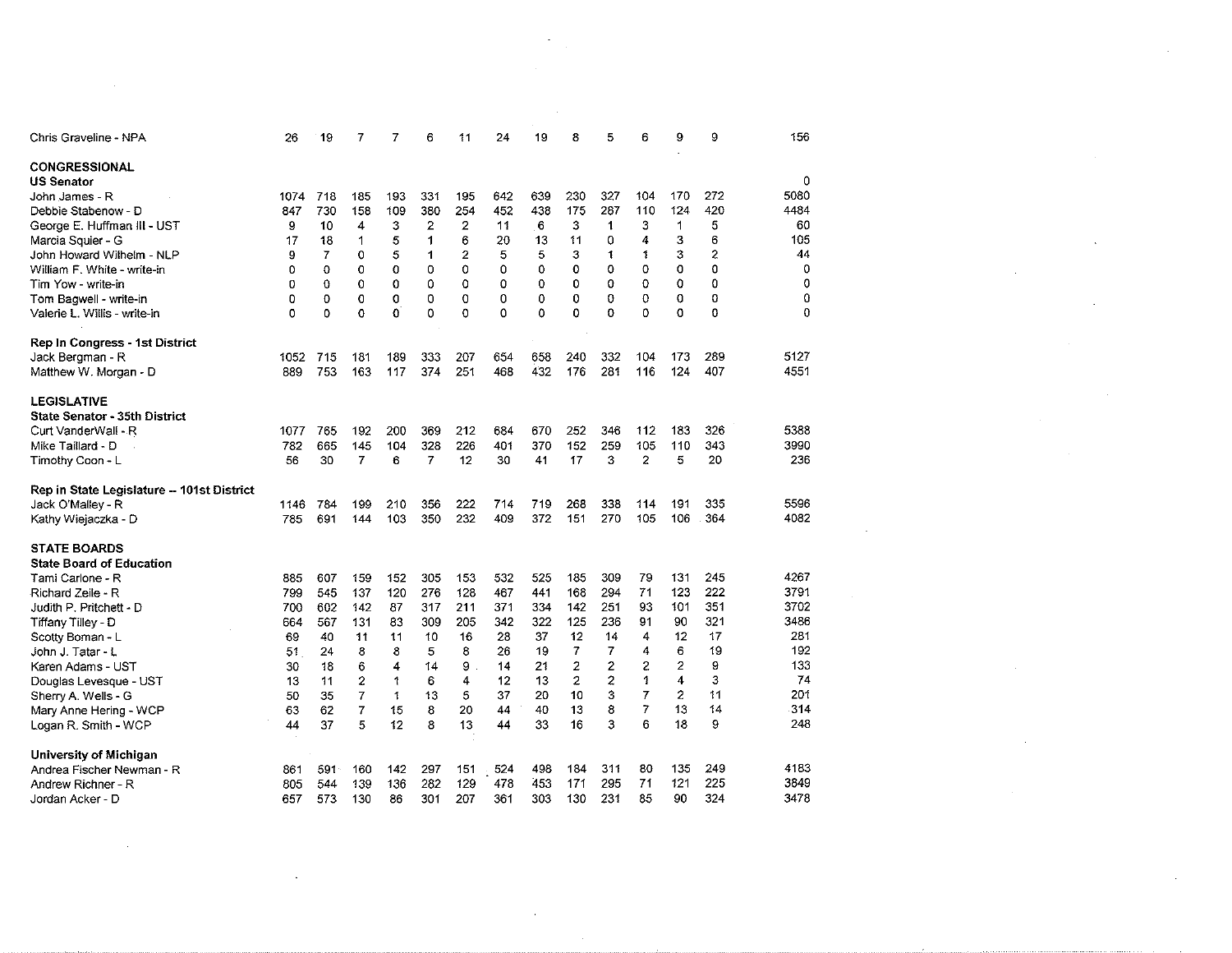| Paul Brown - D                    | 619  | 546       | 128                     | 84             | 305            | 197     | 331            | 293 | 129            | 236            | 89               | 93             | 316 | 3366 |  |  |  |
|-----------------------------------|------|-----------|-------------------------|----------------|----------------|---------|----------------|-----|----------------|----------------|------------------|----------------|-----|------|--|--|--|
| James Lewis Hudler - L            | 58   | 25        | $\overline{7}$          | 8              | $\overline{7}$ | 8       | 22             | 32  | 8              | $\overline{7}$ | 5                | 5              | 17  | 209  |  |  |  |
| John Jascob - L                   | 52   | 33        | 6                       | 7              | 9              | 8       | 28             | 22  | 12             | 10             | 3                | 3              | 15  | 208  |  |  |  |
| Joe Sanger - UST                  | 30   | 24        | 5                       | 8              | 11             | 11      | 2 <sup>1</sup> | 29  | $\overline{7}$ | 3              | 4                | 5              | 4   | 162  |  |  |  |
| Crystal Van Sickle - UST          | 34   | 34        | 7                       | 7              | 15             | 12      | 33             | 31  | 4              | 7              | 3                | 6              | 10  | 203  |  |  |  |
| Kevin A. Graves - G               | 52   | 39        | 10                      | 3              | 9              | 8       | 26             | 30  | 9              | 8              | G.               | 7              | 12  | 222  |  |  |  |
| Marge Katchmark Sallows - NLP     | 30   | 27        | 4                       | 5              | 4              | 3       | 18             | 19  | 5              | 4              | 6                | 9              | 9   | 143  |  |  |  |
| Michigan State University         |      |           |                         |                |                |         |                |     |                |                |                  |                |     |      |  |  |  |
| Dave Dutch - R                    | 810  | 563       | 151                     | 143            | 284            | 128     | 506            | 481 | 174            | 294            | 76               | 122            | 229 | 3961 |  |  |  |
| Mike Miller - R                   | 827  | 567       | 153                     | 133            | 287            | 132     | 501            | 461 | 176            | 301            | 73               | $-121$         | 235 | 3967 |  |  |  |
| Brianna T. Scott - D              | 689  | 591       | 133                     | 95             | 322            | 217     | 372            | 328 | 143            | 239            | 96               | 101            | 343 | 3669 |  |  |  |
| Kelly Charron Tebay - D           | 620  | 541       | 130                     | 79             | 290            | 195     | 328            | 298 | 126            | 241            | 88               | 87             | 325 | 3348 |  |  |  |
| Bruce Campbell - L                | 65   | 40        | 10                      | 9              | 15             | 14      | 29             | 31  | 14             | 10             | 6                | 7              | 23  | 273  |  |  |  |
| Tim Orzechowski - L               | 57   | 24        | 5                       | $\overline{7}$ | 6              | 6       | 20             | 22  | 11             | 8              | 5                | 6              | 13  | 190  |  |  |  |
| Janet M. Sanger - UST             | 33   | 37        | $\overline{\mathbf{c}}$ | 9              | 15             | 17      | 37             | 28  | 5              | 5              | 3                | 4              | 8   | 203  |  |  |  |
| John Paul Sanger - UST            | 17   | 19        | 3                       | 6              | 8              | 14      | 19             | 21  | 3              | $\overline{1}$ | $\boldsymbol{2}$ | $\overline{7}$ | 6   | 126  |  |  |  |
| Aaron Mariasy - G                 | 37   | 21        | 5                       | $\overline{2}$ | 7              | 5       | 20             | 24  | 8              | 4              | 6                | 5              | 5   | 149  |  |  |  |
| Bridgette R. Abraham-Guzman - NLP | 23   | 20        | 3                       | $\mathbf{1}$   | 2              | 4       | 13             | 11  | 4              | 0              | 3                | 11             | 5   | 100  |  |  |  |
| David Mott - write-in             | 0    | $\Omega$  | $\Omega$                | $\Omega$       | 0              | 0       | $\Omega$       | 0   | 0              | 0              | $\mathbf 0$      | $\Omega$       | 0   | 0    |  |  |  |
| Wayne State University            |      |           |                         |                |                |         |                |     |                |                |                  |                |     |      |  |  |  |
| Diane Dunaskiss - R               | 852  | 578       | 154                     | 147            | 294            | 142     | 512            | 488 | 188            | 311            | 78               | 127            | 244 | 4115 |  |  |  |
| David Nicholson - R               | 796  | 543       | 147                     | 130            | 279            | 139     | 479            | 443 | 164            | 297            | 67               | 124            | 230 | 3838 |  |  |  |
| Bryan C. Barnhill - D             | 646  | 555       | 132                     | 86             | 301            | 201     | 355            | 304 | 141            | 226            | 92               | 95             | 324 | 3458 |  |  |  |
| Anil Kumar - D                    | 607  | 540       | 125                     | 79             | 295            | 192     | 331            | 291 | 121            | 219            | 88               | 84             | 302 | 3274 |  |  |  |
| Jon Elgas - L                     | 63   | 32        | 8                       | 9              | 8              | 11      | 30             | 39  | 16             | 9              | 6                | 4              | 18  | 253  |  |  |  |
| John T. Hargenrader - L           | 52   | 26        | 6                       | 9              | $\overline{7}$ | 4       | 28             | 22  | 9              | 6              | 4                | 5              | 19  | 197  |  |  |  |
| Christine C. Schwartz - UST       | 57   | 53        | 8                       |                | 19             |         | 45             | 46  | 10             | 8              | 7                | 9              | 9   | 295  |  |  |  |
| Marc Joseph Sosnowski - UST       | 25   | 24        | $\overline{4}$          | 13<br>5        | 11             | 11<br>9 | 17             | 21  | 4              | 4              | 6                | 8              | 4   | 142  |  |  |  |
| <b>COUNTY</b>                     |      |           |                         |                |                |         |                |     |                |                |                  |                |     |      |  |  |  |
| <b>Road Commissioner</b>          |      |           |                         |                |                |         |                |     |                |                |                  |                |     |      |  |  |  |
|                                   |      |           |                         |                |                |         |                |     |                |                |                  |                |     | 4985 |  |  |  |
| Ted Mick - R                      | 1023 | 708       | 194                     | 183            | 352            | 202     | 575            | 614 | 228            | 335            | 86               | 175            | 310 |      |  |  |  |
| Charlie Brozofsky - D             | 820  | 741       | 149                     | 121            | 355            | 244     | 536            | 438 | 193            | 264            | 132              | 119            | 389 | 4501 |  |  |  |
| Road Commission                   |      |           |                         |                |                |         |                |     |                |                |                  |                |     |      |  |  |  |
| Partial Term Ending 12/31/2022    |      |           |                         |                |                |         |                |     |                |                |                  |                |     |      |  |  |  |
| James Bowers                      |      | 1353 1004 | 236                     | 228            | 465            | 272     | 820            | 782 | 304            | 418            | 142              | 220            | 424 | 6668 |  |  |  |
| <b>County Commissioner</b>        |      |           |                         |                |                |         |                |     |                |                |                  |                |     |      |  |  |  |
| <b>1st District</b>               |      |           |                         |                |                |         |                |     |                |                |                  |                |     |      |  |  |  |
| Bob Roelofs - R                   | 942  |           |                         |                |                |         |                |     |                |                |                  |                |     | 942  |  |  |  |
| 2nd District                      |      |           |                         |                |                |         |                |     |                |                |                  |                |     |      |  |  |  |
| Art Jeannot - R                   | 324  |           |                         |                |                |         |                |     |                | 337            | 109              |                |     | 770  |  |  |  |
|                                   |      |           |                         |                |                |         |                |     |                |                |                  |                |     |      |  |  |  |
|                                   |      |           |                         |                |                |         |                |     |                |                |                  |                |     |      |  |  |  |

 $\mathcal{L}(\mathcal{L}(\mathcal{L}))$  and  $\mathcal{L}(\mathcal{L}(\mathcal{L}))$  . The contribution of  $\mathcal{L}(\mathcal{L})$ 

 $\mathcal{L}^{\text{max}}_{\text{max}}$  and  $\mathcal{L}^{\text{max}}_{\text{max}}$ 

 $\label{eq:2.1} \frac{1}{2} \sum_{i=1}^n \frac{1}{2} \sum_{j=1}^n \frac{1}{2} \sum_{j=1}^n \frac{1}{2} \sum_{j=1}^n \frac{1}{2} \sum_{j=1}^n \frac{1}{2} \sum_{j=1}^n \frac{1}{2} \sum_{j=1}^n \frac{1}{2} \sum_{j=1}^n \frac{1}{2} \sum_{j=1}^n \frac{1}{2} \sum_{j=1}^n \frac{1}{2} \sum_{j=1}^n \frac{1}{2} \sum_{j=1}^n \frac{1}{2} \sum_{j=1}^n \frac{$ 

 $\label{eq:2.1} \mathcal{L}(\mathcal{L}^{\text{max}}_{\mathcal{L}}(\mathcal{L}^{\text{max}}_{\mathcal{L}}))\leq \mathcal{L}(\mathcal{L}^{\text{max}}_{\mathcal{L}}(\mathcal{L}^{\text{max}}_{\mathcal{L}}))$ 

 $\mathcal{L}(\mathcal{L}(\mathcal{L}))$  and  $\mathcal{L}(\mathcal{L}(\mathcal{L}))$  . The contribution of the contribution of  $\mathcal{L}(\mathcal{L})$ 

 $\mathcal{L}(\mathcal{L}(\mathcal{L}))$  and  $\mathcal{L}(\mathcal{L}(\mathcal{L}))$  . The contribution of the contribution of  $\mathcal{L}(\mathcal{L})$ 

 $\mathcal{L}(\mathcal{L}(\mathcal{L}^{\mathcal{L}}))$  and  $\mathcal{L}(\mathcal{L}^{\mathcal{L}})$  . Then

 $\mathcal{L}_{\text{max}}$  and  $\mathcal{L}_{\text{max}}$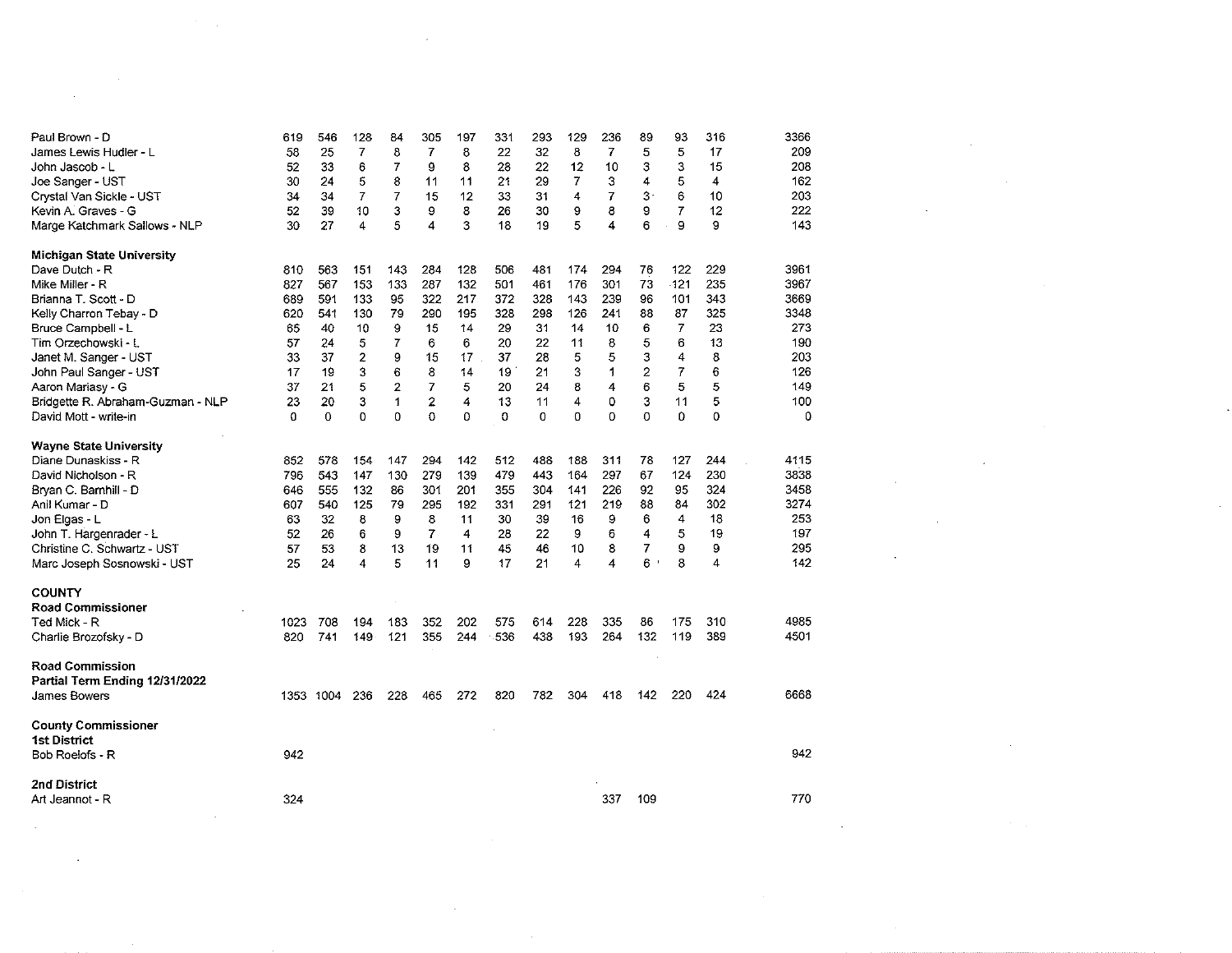|                                          | $\overline{\phantom{a}}$ |     |     |     |     |     |     |     |     |     |     |     |     |      |
|------------------------------------------|--------------------------|-----|-----|-----|-----|-----|-----|-----|-----|-----|-----|-----|-----|------|
| Mark Willette-Green - D                  | 227                      |     |     |     |     |     |     |     |     |     |     |     |     |      |
|                                          |                          |     |     |     |     |     |     |     |     | 243 | 104 |     |     | 574  |
| 3rd District                             |                          |     |     |     |     |     |     |     |     |     |     |     |     |      |
| Roland Halliday - R                      |                          |     |     |     | 350 |     |     |     |     |     |     |     | 308 | 658  |
| Linda Farrell - D                        |                          |     |     |     | 346 |     |     |     |     |     |     |     | 374 | 720  |
|                                          |                          |     |     |     |     |     |     |     |     |     |     |     |     |      |
| 4th District                             |                          |     |     |     |     |     |     |     |     |     |     |     |     |      |
| Coury Carland - D                        |                          | 968 |     |     |     |     |     |     |     |     |     |     |     | 968  |
|                                          |                          |     |     |     |     |     |     |     |     |     |     |     |     |      |
| 5th District                             |                          |     |     |     |     |     |     |     |     |     |     |     |     |      |
| Sherry Taylor - R                        |                          |     |     |     |     |     | 621 |     |     |     |     |     |     | 621  |
| Jeffery P. Sandman - D                   |                          |     |     |     |     |     | 467 |     |     |     |     |     |     | 467  |
|                                          |                          |     |     |     |     |     |     |     |     |     |     |     |     |      |
| 6th District                             |                          |     |     |     |     |     |     |     |     |     |     |     |     |      |
| Evan Warsecke - R                        |                          |     |     | 223 |     |     |     | 755 |     |     |     |     |     | 978  |
|                                          |                          |     |     |     |     |     |     |     |     |     |     |     |     |      |
| <b>7th District</b>                      |                          |     |     |     |     |     |     |     |     |     |     |     |     |      |
| Gary G. Sauer - R                        |                          |     | 190 |     |     | 191 |     |     | 264 |     |     | 180 |     | 825  |
| Donald Smeltzer - D                      |                          |     | 152 |     |     | 256 |     |     | 156 |     |     | 110 |     | 674  |
|                                          |                          |     |     |     |     |     |     |     |     |     |     |     |     |      |
| <b>TOWNSHIP</b>                          |                          |     |     |     |     |     |     |     |     |     |     |     |     |      |
| Platte                                   |                          |     |     |     |     |     |     |     |     |     |     |     |     |      |
| <b>Trustee - Partial Term</b>            |                          |     |     |     |     |     |     |     |     |     |     |     |     |      |
| Matt Wieber - R                          |                          |     |     |     |     |     |     |     |     |     | 149 |     |     | 149  |
|                                          |                          |     |     |     |     |     |     |     |     |     |     |     |     |      |
| <b>NONPARTISAN SECTION</b>               |                          |     |     |     |     |     |     |     |     |     |     |     |     |      |
| <b>Justice of Supreme Court</b>          |                          |     |     |     |     |     |     |     |     |     |     |     |     |      |
| Non-Incumbent                            |                          |     |     |     |     |     |     |     |     |     |     |     |     |      |
| 8 Year Term - Vote for not more than 2   |                          |     |     |     |     |     |     |     |     |     |     |     |     |      |
| Samuel Bagenstos                         | 403                      | 322 | 61  | 35  | 170 | 95  | 267 | 133 | 55  | 181 | 64  | 47  | 203 | 2036 |
| Megan Kathleen Cavanagh                  | 720                      | 648 | 113 | 73  | 276 | 180 | 449 | 411 | 106 | 217 | 101 | 104 | 297 | 3695 |
| Elizabeth T. Clement (I)                 | 870                      | 646 | 191 | 120 | 278 | 173 | 490 | 500 | 238 | 298 | 68  | 133 | 323 | 4328 |
| Doug Dern                                | 65                       | 68  | 20  | 35  | 16  | 13  | 46  | 71  | 36  | 29  | 4   | 9   | 19  | 431  |
| Kerry Lee Morgan                         | 151                      | 119 | 28  | 38  | 80  | 27  | 97  | 103 | 47  | 49  | 24  | 17  | 57  | 837  |
| Kurtis T. Wilder (I)                     | 658                      | 428 | 139 | 128 | 283 | 164 | 382 | 353 | 163 | 262 | 68  | 129 | 198 | 3355 |
| Judge of Court of Appeals - 4th District |                          |     |     |     |     |     |     |     |     |     |     |     |     |      |
| <b>Incumbent Position</b>                |                          |     |     |     |     |     |     |     |     |     |     |     |     |      |
| 6 Year Term - Vote for not more than 1   |                          |     |     |     |     |     |     |     |     |     |     |     |     |      |
|                                          |                          |     |     |     |     |     |     |     |     |     |     |     |     |      |
| Stephen L. Borrello (I)                  | 1160 915                 |     | 227 | 207 | 440 | 276 | 774 | 701 | 298 | 407 | 123 | 195 | 434 | 6157 |
| Judge of Court of Appeals - 4th District |                          |     |     |     |     |     |     |     |     |     |     |     |     |      |
| Incumbent Position - Vote for 1          |                          |     |     |     |     |     |     |     |     |     |     |     |     |      |
| Partial Term Ending 1/1/2023             |                          |     |     |     |     |     |     |     |     |     |     |     |     |      |
| Brock A. Swartzle (I)                    |                          |     |     |     |     |     |     |     |     |     |     |     |     |      |
|                                          | 1150                     | 897 | 217 | 206 | 424 | 281 | 758 | 696 | 295 | 403 | 119 | 192 | 418 | 6056 |

 $\mathcal{L}(\mathcal{L}^{\mathcal{L}})$  and  $\mathcal{L}^{\mathcal{L}}$  and  $\mathcal{L}^{\mathcal{L}}$  and  $\mathcal{L}^{\mathcal{L}}$  and  $\mathcal{L}^{\mathcal{L}}$ 

 $\sim 40\,$  km  $^{-1}$ 

 $\label{eq:2.1} \frac{1}{\sqrt{2}}\int_{\mathbb{R}^3}\frac{1}{\sqrt{2}}\left(\frac{1}{\sqrt{2}}\right)^2\left(\frac{1}{\sqrt{2}}\right)^2\left(\frac{1}{\sqrt{2}}\right)^2\left(\frac{1}{\sqrt{2}}\right)^2\left(\frac{1}{\sqrt{2}}\right)^2\left(\frac{1}{\sqrt{2}}\right)^2.$ 

 $\mathcal{L}(\mathcal{L}(\mathcal{L}(\mathcal{L}(\mathcal{L}(\mathcal{L}(\mathcal{L}(\mathcal{L}(\mathcal{L}(\mathcal{L}(\mathcal{L}(\mathcal{L}(\mathcal{L}(\mathcal{L}(\mathcal{L}(\mathcal{L}(\mathcal{L}(\mathcal{L}(\mathcal{L}(\mathcal{L}(\mathcal{L}(\mathcal{L}(\mathcal{L}(\mathcal{L}(\mathcal{L}(\mathcal{L}(\mathcal{L}(\mathcal{L}(\mathcal{L}(\mathcal{L}(\mathcal{L}(\mathcal{L}(\mathcal{L}(\mathcal{L}(\mathcal{L}(\mathcal{L}(\mathcal{$ 

 $\mathcal{L}^{\text{max}}$  ,  $\mathcal{L}^{\text{max}}$ 

 $\mathcal{L}^{\text{max}}_{\text{max}}$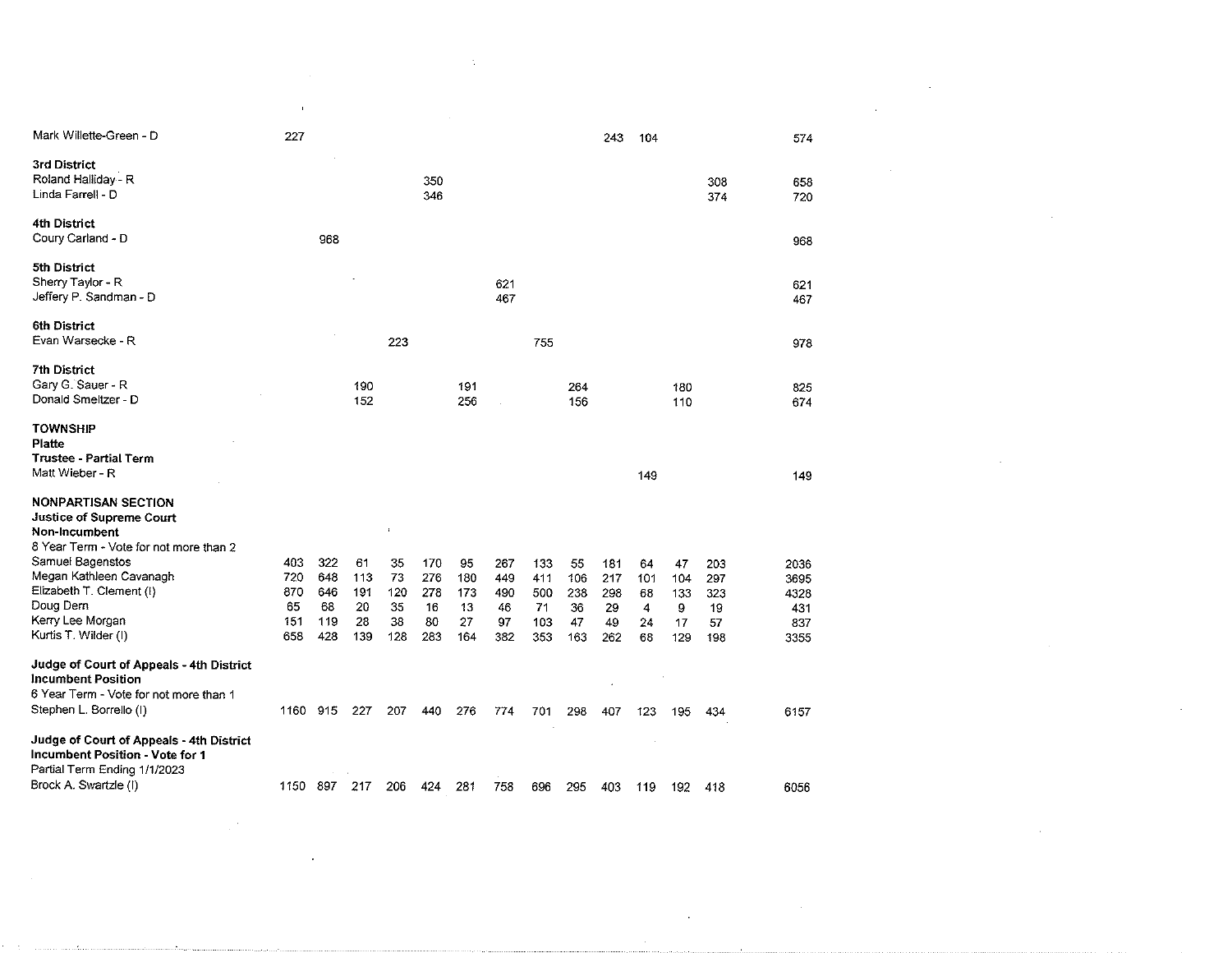| Judge of Probate Court<br>Incumbent Position - Vote for 1 |     |        |     |     |     |          |     |     |     |     |     |     |     |                |
|-----------------------------------------------------------|-----|--------|-----|-----|-----|----------|-----|-----|-----|-----|-----|-----|-----|----------------|
| John D. Mead - (I)                                        | 918 | 825    | 237 | 152 | 447 | 294      | 700 | 506 | 266 | 335 | 126 | 136 | 454 | 5396           |
| Lisa J. Vogler                                            | 501 | $-451$ | 64  | 97  | 174 | 113      | 291 | 354 | 124 | 179 | 53  | 114 | 174 | 2689           |
| Benzonia                                                  |     |        |     |     |     |          |     |     |     |     |     |     |     |                |
| <b>Benzonia Public Library</b>                            |     |        |     |     |     |          |     |     |     |     |     |     |     |                |
| <b>Audrey Pittinos</b>                                    |     | 976    |     |     |     |          |     |     |     |     |     |     |     | 976            |
| Paul J. Sadows                                            |     | 807    |     |     |     |          |     |     |     |     |     |     |     | 807            |
| Darcy Library of Beulah                                   |     |        |     |     |     |          |     |     |     |     |     |     |     |                |
| Dan Schoonmaker                                           |     | 794    |     |     |     |          |     |     |     |     |     |     |     | 794            |
| Abby D. Smith                                             |     | 927    |     |     |     |          |     |     |     |     |     |     |     | 927            |
| <b>VILLAGE</b>                                            |     |        |     |     |     |          |     |     |     |     |     |     |     |                |
| Benzonia                                                  |     |        |     |     |     |          |     |     |     |     |     |     |     |                |
| President                                                 |     |        |     |     |     |          |     |     |     |     |     |     |     |                |
| Timothy G. Flynn                                          |     | 194    |     |     |     |          |     |     |     |     |     |     |     | 194            |
| <b>Trustee</b>                                            |     |        |     |     |     |          |     |     |     |     |     |     |     |                |
| Denise Bair                                               |     | 163    |     |     |     |          |     |     |     |     |     |     |     | 163            |
| Robert French                                             |     | 147    |     |     |     |          |     |     |     |     |     |     |     | 147            |
| Scott M. Scholten                                         |     | 141    |     |     |     |          |     |     |     |     |     |     |     | 141            |
| Beulah                                                    |     |        |     |     |     |          |     |     |     |     |     |     |     |                |
| President                                                 |     |        |     |     |     |          |     |     |     |     |     |     |     |                |
| Daniel L. Smith                                           |     | 130    |     |     |     |          |     |     |     |     |     |     |     | 130            |
| Clerk                                                     |     |        |     |     |     |          |     |     |     |     |     |     |     |                |
| Laura Spencer                                             |     | 122    |     |     |     |          |     |     |     |     |     |     |     | 122            |
| <b>Treasurer</b>                                          |     |        |     |     |     |          |     |     |     |     |     |     |     |                |
| Mitchell Szwed                                            |     | 114    |     |     |     |          |     |     |     |     |     |     |     | 114            |
| Trustee - Vote for 3                                      |     |        |     |     |     |          |     |     |     |     |     |     |     |                |
| Dan Hook                                                  |     | 113    |     |     |     |          |     |     |     |     |     |     |     | 113            |
| Jeri L. VanDePerre                                        |     | 102    |     |     |     |          |     |     |     |     |     |     |     | 102<br>$\circ$ |
|                                                           |     |        |     |     |     |          |     |     |     |     |     |     |     |                |
| Elberta<br>President                                      |     |        |     |     |     |          |     |     |     |     |     |     |     |                |
| Robin Rommell                                             |     |        |     |     |     | $\bf 72$ |     |     |     |     |     |     |     | 72             |
| Jennifer Wilkins                                          |     |        |     |     |     | 93       |     |     |     |     |     |     |     | 93             |
| Trustee - Vote for 2                                      |     |        |     |     |     |          |     |     |     |     |     |     |     |                |
| Charles Kalbach                                           |     |        |     |     |     | 68       |     |     |     |     |     |     |     | 68             |
|                                                           |     |        |     |     |     |          |     |     |     |     |     |     |     |                |

 $\frac{1}{2} \sum_{i=1}^n \frac{1}{2} \sum_{j=1}^n \frac{1}{2} \sum_{j=1}^n \frac{1}{2} \sum_{j=1}^n \frac{1}{2} \sum_{j=1}^n \frac{1}{2} \sum_{j=1}^n \frac{1}{2} \sum_{j=1}^n \frac{1}{2} \sum_{j=1}^n \frac{1}{2} \sum_{j=1}^n \frac{1}{2} \sum_{j=1}^n \frac{1}{2} \sum_{j=1}^n \frac{1}{2} \sum_{j=1}^n \frac{1}{2} \sum_{j=1}^n \frac{1}{2} \sum_{j=$ 

 $\label{eq:2.1} \mathcal{L}(\mathcal{L}^{\text{max}}_{\mathcal{L}}(\mathcal{L}^{\text{max}}_{\mathcal{L}})) \leq \mathcal{L}(\mathcal{L}^{\text{max}}_{\mathcal{L}}(\mathcal{L}^{\text{max}}_{\mathcal{L}}))$ 

 $\mathcal{L}^{\text{max}}_{\text{max}}$  and  $\mathcal{L}^{\text{max}}_{\text{max}}$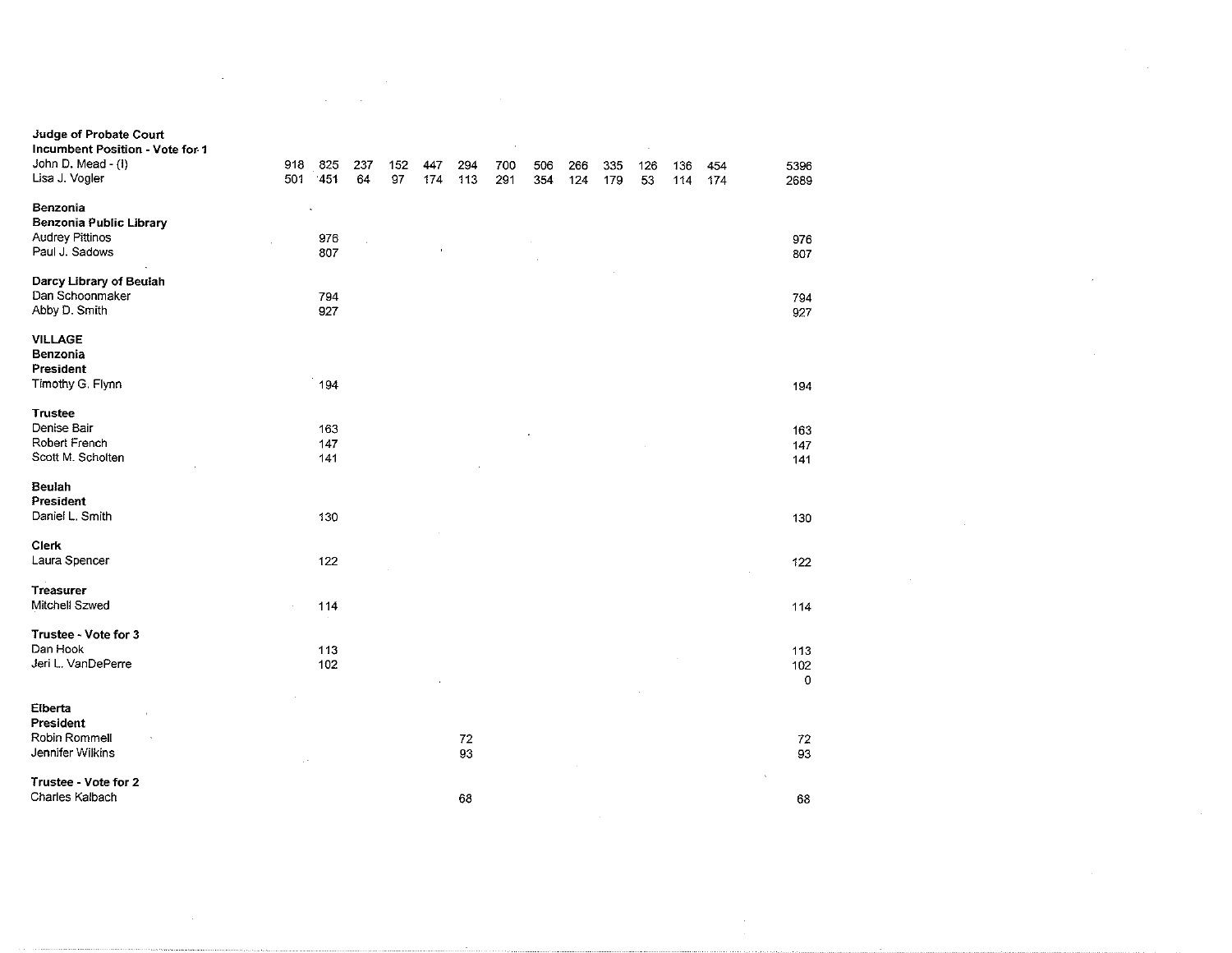| Charlette Kalbach<br>Holly Odwyer<br>William Soper                                             |            |                    | 65<br>82<br>85 |                      | 65<br>$82\,$<br>85    |  |
|------------------------------------------------------------------------------------------------|------------|--------------------|----------------|----------------------|-----------------------|--|
| Honor<br>President<br>William Ward                                                             |            |                    | 123            |                      | 123                   |  |
| Clerk<br>Debra Reed                                                                            |            |                    | 123            |                      | 123                   |  |
| <b>Treasurer</b>                                                                               |            |                    |                |                      | 0                     |  |
| Trustee - Vote for 2<br>Susan Leone<br>Dennis Sternburgh - write-in                            |            |                    | 115<br>4       |                      | 115<br>4              |  |
| Trustee - Vote for 2<br>Partial Term Ending 11/20/2020<br>Douglas J. Durkee - write-in         |            |                    | 8              |                      | 8<br>0<br>$\mathbf 0$ |  |
| Lake Ann<br>Trustee - Vote for 2<br>Elmer J. Bisler                                            | 116        |                    |                |                      | 116                   |  |
| Craig D. Timm                                                                                  | 104        |                    |                |                      | 104                   |  |
| Trustee - Vote for 2<br>Partial Term Ending 11/20/2020<br>Christi Grant-Wagner<br>Julie Knauss | 103<br>108 |                    |                |                      | 103<br>108            |  |
| Thompsonville<br>President                                                                     |            |                    |                |                      |                       |  |
| Eugene H. Allen                                                                                |            | $40\,$             |                | 102                  | 142                   |  |
| Trustee - Vote for 3<br>Devonia Dyer<br>Debra Franke<br>Dennis Smith                           |            | 27<br>$26\,$<br>29 |                | 62<br>$\bf 75$<br>77 | 89<br>101<br>106      |  |
| Trustee - Vote for 1<br>Partial Term Ending 11/20/2020                                         |            |                    |                |                      | $\sim$                |  |
| Fran Griffin                                                                                   |            | $40\,$             |                | 100                  | 140                   |  |

 $\mathcal{L}(\mathcal{L}^{\mathcal{L}}(\mathcal{L}^{\mathcal{L}}(\mathcal{L}^{\mathcal{L}}(\mathcal{L}^{\mathcal{L}}(\mathcal{L}^{\mathcal{L}}(\mathcal{L}^{\mathcal{L}}(\mathcal{L}^{\mathcal{L}}(\mathcal{L}^{\mathcal{L}}(\mathcal{L}^{\mathcal{L}}(\mathcal{L}^{\mathcal{L}}(\mathcal{L}^{\mathcal{L}}(\mathcal{L}^{\mathcal{L}}(\mathcal{L}^{\mathcal{L}}(\mathcal{L}^{\mathcal{L}}(\mathcal{L}^{\mathcal{L}}(\mathcal{L}^{\mathcal{L}}(\mathcal{L}$ 

 $\label{eq:2.1} \frac{1}{\sqrt{2}}\sum_{i=1}^n\frac{1}{\sqrt{2}}\sum_{i=1}^n\frac{1}{\sqrt{2}}\sum_{i=1}^n\frac{1}{\sqrt{2}}\sum_{i=1}^n\frac{1}{\sqrt{2}}\sum_{i=1}^n\frac{1}{\sqrt{2}}\sum_{i=1}^n\frac{1}{\sqrt{2}}\sum_{i=1}^n\frac{1}{\sqrt{2}}\sum_{i=1}^n\frac{1}{\sqrt{2}}\sum_{i=1}^n\frac{1}{\sqrt{2}}\sum_{i=1}^n\frac{1}{\sqrt{2}}\sum_{i=1}^n\frac$ 

 $\label{eq:2.1} \frac{1}{\sqrt{2}}\left(\frac{1}{\sqrt{2}}\right)^{2} \left(\frac{1}{\sqrt{2}}\right)^{2} \left(\frac{1}{\sqrt{2}}\right)^{2} \left(\frac{1}{\sqrt{2}}\right)^{2} \left(\frac{1}{\sqrt{2}}\right)^{2} \left(\frac{1}{\sqrt{2}}\right)^{2} \left(\frac{1}{\sqrt{2}}\right)^{2} \left(\frac{1}{\sqrt{2}}\right)^{2} \left(\frac{1}{\sqrt{2}}\right)^{2} \left(\frac{1}{\sqrt{2}}\right)^{2} \left(\frac{1}{\sqrt{2}}\right)^{2} \left(\$ 

 $\label{eq:2.1} \frac{1}{\sqrt{2}}\left(\frac{1}{\sqrt{2}}\right)^{2} \left(\frac{1}{\sqrt{2}}\right)^{2} \left(\frac{1}{\sqrt{2}}\right)^{2} \left(\frac{1}{\sqrt{2}}\right)^{2} \left(\frac{1}{\sqrt{2}}\right)^{2} \left(\frac{1}{\sqrt{2}}\right)^{2} \left(\frac{1}{\sqrt{2}}\right)^{2} \left(\frac{1}{\sqrt{2}}\right)^{2} \left(\frac{1}{\sqrt{2}}\right)^{2} \left(\frac{1}{\sqrt{2}}\right)^{2} \left(\frac{1}{\sqrt{2}}\right)^{2} \left(\$ 

 $\mathcal{L}(\mathcal{L}(\mathcal{L}))$  and  $\mathcal{L}(\mathcal{L}(\mathcal{L}))$  . The contribution of the  $\mathcal{L}(\mathcal{L})$ 

 $\label{eq:2.1} \frac{1}{\sqrt{2}}\int_{\mathbb{R}^3}\frac{1}{\sqrt{2}}\left(\frac{1}{\sqrt{2}}\right)^2\frac{1}{\sqrt{2}}\left(\frac{1}{\sqrt{2}}\right)^2\frac{1}{\sqrt{2}}\left(\frac{1}{\sqrt{2}}\right)^2\frac{1}{\sqrt{2}}\left(\frac{1}{\sqrt{2}}\right)^2.$ 

 $\alpha_{\rm{max}}$ 

 $\mathcal{L}^{\mathcal{L}}(x)$  and  $\mathcal{L}^{\mathcal{L}}(x)$  are the set of the set of the set of the set of the set of  $\mathcal{L}^{\mathcal{L}}(x)$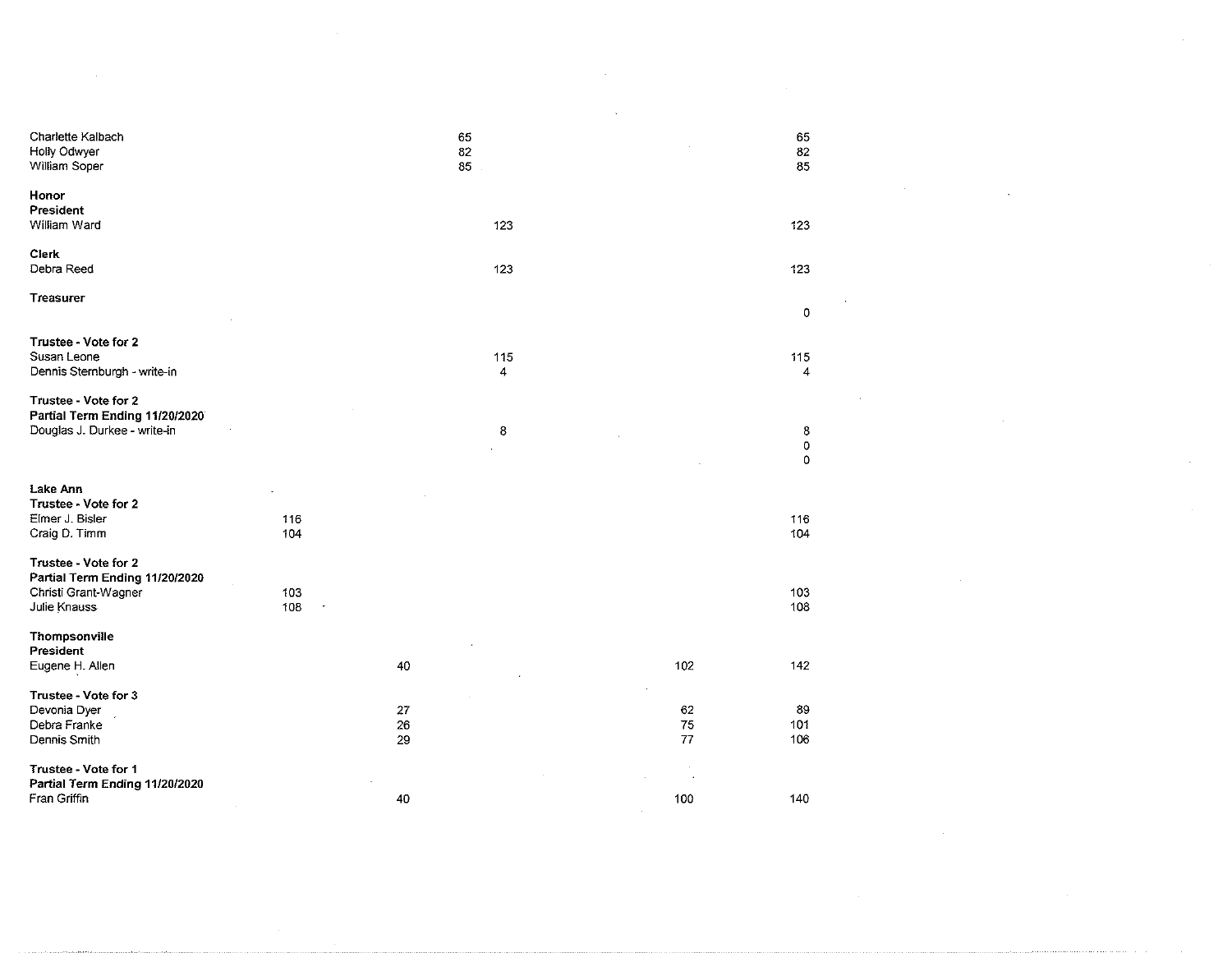|                                                                                                                                                                                                        |          |                | 673<br>437                                           | 637<br>793<br>488 | 35<br>43<br>37 | 131<br>150<br>100 |            | 9<br>14<br>7            | 474<br>574<br>414 | 440<br>530<br>383 | 163<br>243<br>164 | 220<br>178<br>175 | 101<br>100<br>59 | 111<br>161<br>102 |            | 2845<br>3459<br>2366                                 | 7<br>12<br>11 | 307<br>302<br>224 | 3159<br>3773<br>2601 |  |  |
|--------------------------------------------------------------------------------------------------------------------------------------------------------------------------------------------------------|----------|----------------|------------------------------------------------------|-------------------|----------------|-------------------|------------|-------------------------|-------------------|-------------------|-------------------|-------------------|------------------|-------------------|------------|------------------------------------------------------|---------------|-------------------|----------------------|--|--|
| <b>FRANKFORT ELBERTA</b><br>6 year term - Vote for 2<br>Arah Johnson<br>Julie Stefanski                                                                                                                |          |                |                                                      |                   | 161<br>205     |                   | 399<br>500 | 243<br>308              |                   |                   |                   | 107<br>118        |                  |                   | 430<br>517 | 1340<br>1648                                         |               |                   |                      |  |  |
| <b>GLEN LAKE</b><br>6 year term - Vote for 2<br>Brooke Hazael-Massieux<br>Cory McNitt<br>Virginia H. Woessner                                                                                          |          |                |                                                      |                   |                |                   |            |                         |                   |                   |                   |                   | 3<br>2<br>0      |                   |            | 3<br>$\overline{2}$<br>$\mathbf 0$                   |               |                   |                      |  |  |
| TRAVERSE CITY AREA PUBLIC<br>4 year term - Vote for 4<br>Matt Anderson<br>Rhonda K. Busch<br>Pamela Forton<br>Patricia Henkel<br>Melissa Hogan<br>M. Sue Kelly<br>Cathy Meyer-Looze<br>Erica Moon Mohr |          |                | 215<br>159<br>210<br>152<br>119<br>165<br>115<br>160 |                   |                |                   |            |                         |                   |                   |                   |                   |                  |                   | $\lambda$  | 215<br>159<br>210<br>152<br>119<br>165<br>115<br>160 |               |                   |                      |  |  |
| Partial Term Ending 12/31/2020<br>Deyar Jamil<br>Jeff Leonhardt                                                                                                                                        |          |                | 143<br>227                                           |                   |                |                   |            |                         |                   |                   |                   |                   |                  |                   |            | $\mathcal{L}^{\text{max}}$<br>143<br>227             |               |                   |                      |  |  |
| PROPOSAL SECTION<br><b>STATE</b><br>18-1 - Legalize Marijuana                                                                                                                                          |          | Yes<br>No      | 1076<br>884                                          | 821<br>651        | 184<br>158     | 175<br>127        | 380<br>328 | 273<br>183              | 672<br>453        | 580<br>511        | 213<br>209        | 261<br>351        | 138<br>86        | 167<br>133        | 393<br>320 | 5333<br>4394                                         |               |                   |                      |  |  |
| 18-2 -- Adopt District Boundaries                                                                                                                                                                      |          | Yes 1083<br>No | 813                                                  | 922<br>528        | 200<br>138     | 144<br>149        | 439<br>258 | 303<br>141              | 601<br>500        | 560<br>508        | 202<br>210        | 358<br>250        | 135<br>86        | 170<br>126        | 467<br>223 | 5584<br>3930                                         |               |                   |                      |  |  |
| 18-3 -- Election Changes                                                                                                                                                                               | $\alpha$ | Yes<br>No      | 1220<br>695                                          | 983<br>464        | 203<br>141     | 169<br>126        | 434<br>264 | 321<br>123<br>$\bullet$ | 689<br>412        | 631<br>436        | 232<br>183        | 332<br>273        | 137<br>83        | 186<br>114        | 473<br>229 | 6010<br>3543                                         |               |                   |                      |  |  |

 $\label{eq:2.1} \frac{1}{2} \sum_{i=1}^n \frac{1}{2} \sum_{j=1}^n \frac{1}{2} \sum_{j=1}^n \frac{1}{2} \sum_{j=1}^n \frac{1}{2} \sum_{j=1}^n \frac{1}{2} \sum_{j=1}^n \frac{1}{2} \sum_{j=1}^n \frac{1}{2} \sum_{j=1}^n \frac{1}{2} \sum_{j=1}^n \frac{1}{2} \sum_{j=1}^n \frac{1}{2} \sum_{j=1}^n \frac{1}{2} \sum_{j=1}^n \frac{1}{2} \sum_{j=1}^n \frac{$